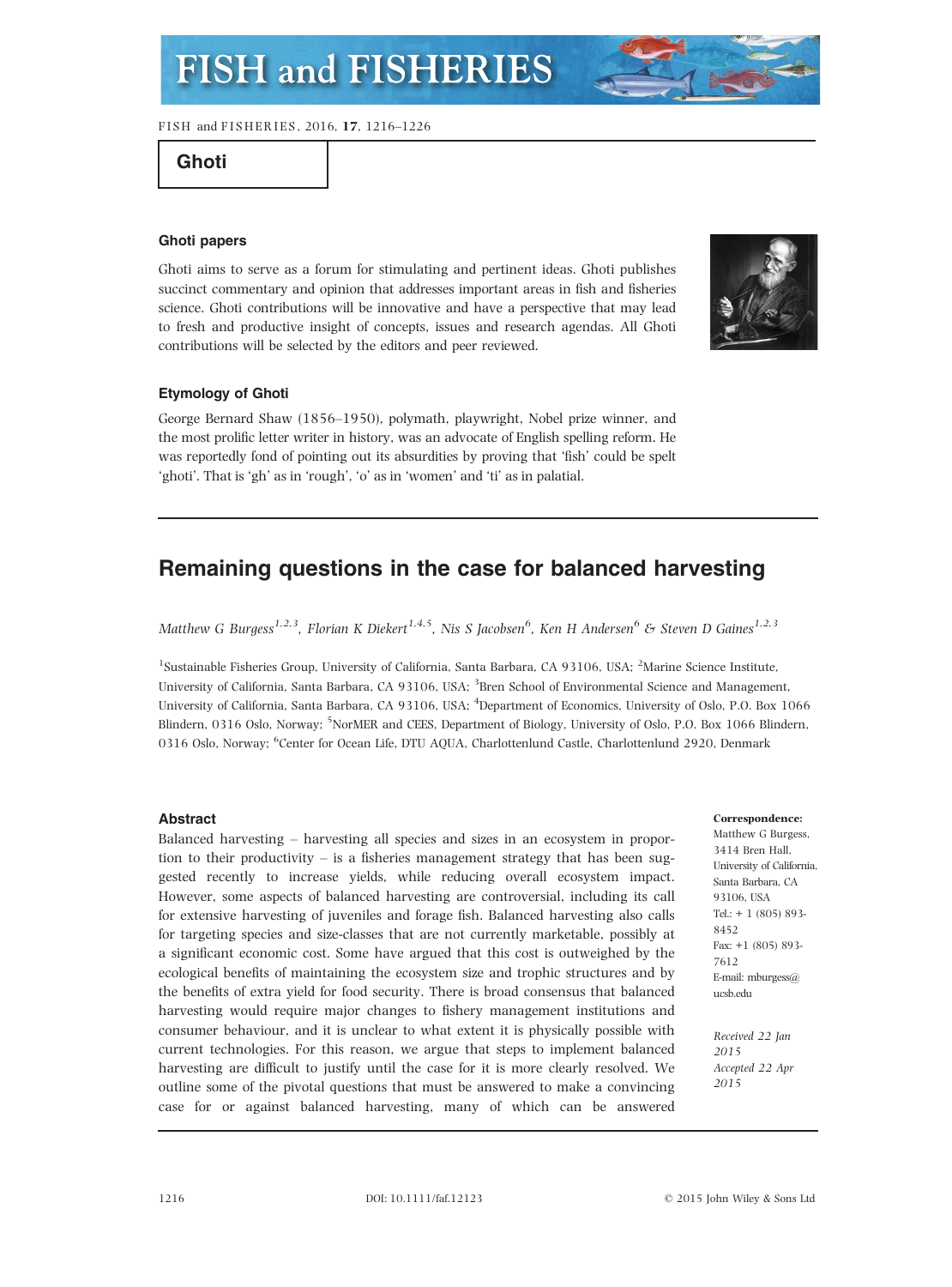empirically. In identifying these questions, we hope to offer a constructive path forward in resolving some of the key issues in the balanced harvesting debate.

Keywords Ecosystem-based fishery management, efficiency frontier, size limit, size-at-entry, size-spectrum, yield-per-recruit

#### Introduction

Fisheries management must balance human needs for food, profit, recreation and other benefits, while minimizing adverse ecological impacts and degradation of ecosystem services (Beddington et al. 2007; Worm et al. 2009; Chan et al. 2012). There is a broad scientific consensus calling for a transition to ecosystem-based fishery management (EBFM) (Pikitch et al. 2004; Francis et al. 2011), which explicitly considers interactions among ecosystem components and holistically manages the fisheries in an ecosystem, rather than managing each species in isolation. Concrete policy commitments and some steps towards implementation of EBFM have been made in parts of the United States, European Union, Australia, Canada and a few other countries (Tromble 2008; Jennings and Rice 2011; Link et al. 2011; Micheli et al. 2014). However, in many of the world's fisheries, we lack clear EBFM goals, specific data- and institutiontested strategies for achieving these goals, or both (Hilborn 2011; Link et al. 2011; Skern-Mauritzen et al. 2015).

One EBFM strategy that has been suggested in several recent studies is 'balanced harvesting' (Zhou et al. 2010; Garcia et al. 2012; Law et al. 2014). Under this strategy, all age classes and species are harvested at rates proportional to their productivity. Although the operational definition of 'productivity' varies somewhat among studies (see Law et al. 2014), the motivations are similar. The rationale is that balanced harvesting might offer an opportunity to increase overall fishery yields (Garcia et al. 2012; Law et al. 2012; Zhou et al. 2014), which is beneficial to food security (Zhou et al. 2014), while also providing diverse environmental benefits – reducing the number of population collapses (Law et al. 2012, 2014; Zhou et al. 2014), maintaining the ecosystem size-structure and trophic structure (Zhou et al. 2010, 2014; Garcia et al. 2012; Jacobsen et al. 2014), increasing resilience (Law et al. 2012, 2014) and reducing the effects of fishery-induced evolution

(Law et al. 2015; see also Borrell 2013). Fishing patterns similar to balanced harvesting, and arguably some of its benefits, have been observed in some small-scale fisheries in developing countries (e.g. Kolding and van Zwieten 2014).

In contrast to these possible benefits, studies proposing balanced harvesting (e.g. Law et al. 2014; Zhou et al. 2014) recognize that it may also have economic costs, because the catch under this strategy becomes dominated by small, likely lowvalue fish (Jacobsen et al. 2014; see also Diekert et al. 2010). Given such potential trade-offs, a key question is whether the benefits for ecosystems and food security outweigh potential economic losses (Law et al. 2014; Zhou et al. 2014), and if so, who would pay the cost.

Balanced harvesting generates other controversies as well. Notably, it calls for high fishing mortality on juveniles and forage fish, which both tend to be productive. This challenges the conventional wisdom from single-species yield-per-recruit theory (e.g. Beverton and Holt 1957; see also Borrell 2013) that yield is maximized by only harvesting mature fish and is at odds with other EBFM studies (e.g. Smith et al. 2011), which have called for reductions in fishing mortality on lower trophic levels to protect a vital food resource for top predator species, both fished and unfished.

Because implementing balanced harvesting on a large scale would require major shifts in current fishery management paradigms at potentially high costs (Zhou et al. 2014), it is critical to empirically resolve the case for balanced harvesting before taking steps towards implementation. Thus far, studies proposing balanced harvesting and studies seemingly at odds with balanced harvesting have been difficult to compare. Either they focus on different objectives (e.g. profits and conservation of predators vs. overall yield and maintaining sizestructure) and ignore their potential trade-offs or they use different model-types (e.g. single-species models with discrete age-structure vs. size-spectrum ecosystem models). Studies seemingly at odds with aspects of balanced harvesting have often not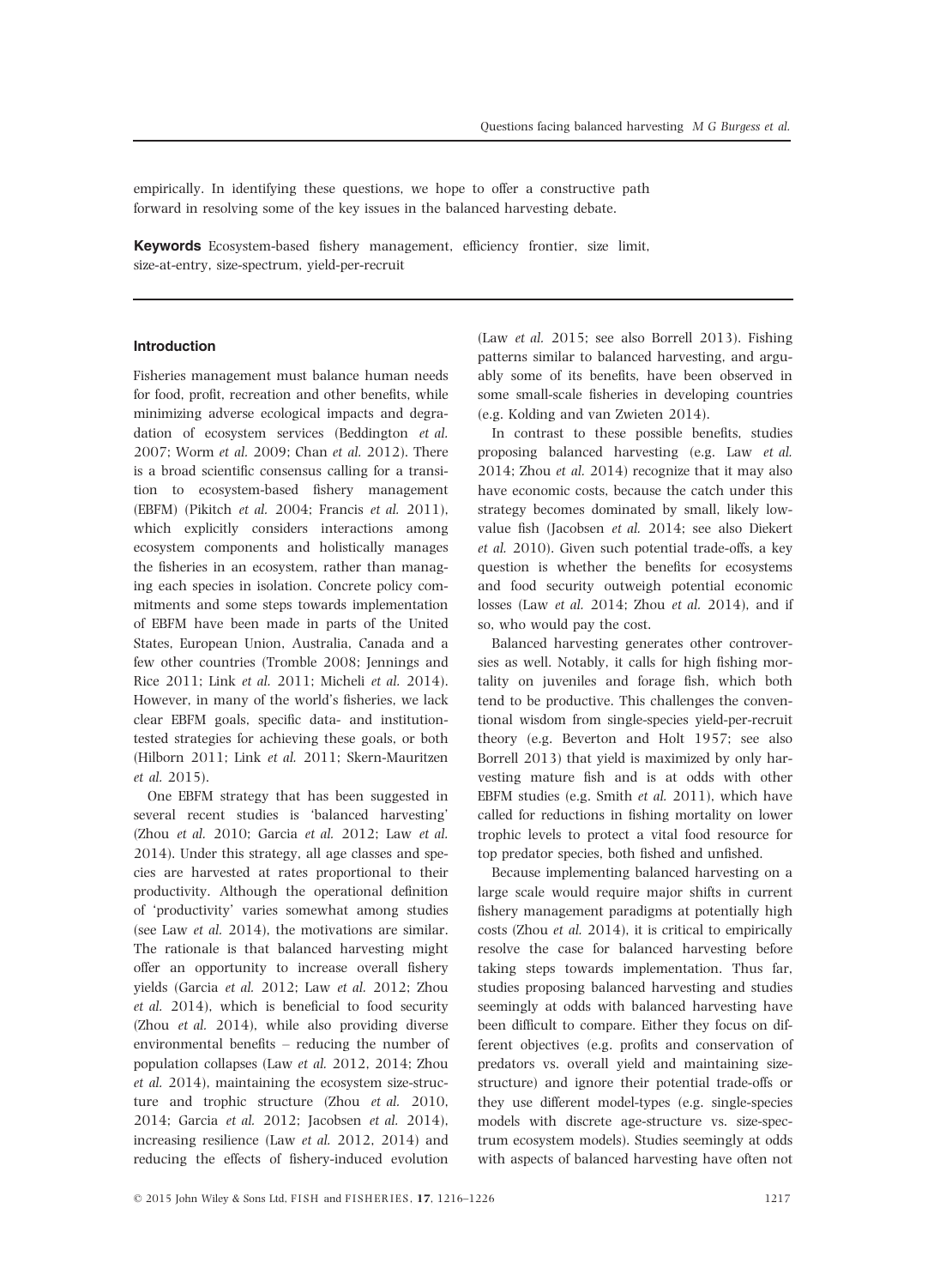squarely aimed their criticism at the general concept of balanced harvesting. As a result, the important debate remains poorly framed. Moreover, studies evaluating the merits of balanced harvesting at a global scale have largely used numerical simulations of complex ecosystem and size-spectrum models (e.g. Garcia et al. 2012; Jacobsen et al. 2014; Law et al. 2014), whose complexity can make it challenging to discern the mechanisms driving key results and to translate these into empirically testable hypotheses.

Here, we outline several clear and critical questions needing answers before we can determine whether or where balanced harvesting is in fact a desirable and feasible strategy. Although our list is unlikely comprehensive, these questions offer a constructive path towards empirically resolving some of the key issues surrounding balanced harvesting, and more generally EBFM.

# Unresolved questions in the case for balanced harvesting

## What is balanced harvesting and to what extent is it technologically feasible?

A precise operational definition of balanced harvesting is important to designing its implementation, but the operational definition has varied across proposals. The main element of the balanced harvesting strategy is harvesting each ecosystem component (each unique combination of size and species) in proportion to a measure of its productivity. However, the specific measure of productivity to use is a subject of active debate (see Law et al. 2014). For example, Garcia et al. (2012) define productivity as the 'amount of new organic matter produced per biomass unit during a given period of time' (units of time $^{-1}$ ), whereas Law et al. (2014) define productivity as the amount of organic matter produced per unit volume per unit time (units of mass  $\times$  volume<sup>-1</sup>  $\times$  time<sup>-1</sup>).

These definitions are qualitatively different. They imply a different ratio between the fishing mortality of different components of the ecosystem, and they differ in their approach to management. The first definition implies a more static management where fishing mortality may be set independent of the abundance of the fished ecosystem component. The other definition implies a more dynamic management where the fishing mortality is

proportional to the abundance of the fished component. This latter definition leads to a strongly stabilizing effect of fishing (Law et al. 2014), with decreasing fishing mortality at low abundance to allow a recovery, and increasing mortality to maximize yield when the abundance is high. However, adjusting harvest rates dynamically to abundance at the size-by-species level would require both technological precision and significant monitoring efforts comparable to modern stock assessments, but now for all species in the ecosystem.

Implementing balanced harvesting faces other more general technological challenges. For example, in multispecies fisheries, it is rarely possible to exactly match catches to quotas because of the way in which species are caught together by many gear types (e.g. Branch and Hilborn 2008). For similar reasons, it is likely not possible to exactly balance exploitation rates across species or sizes with any measure of productivity. It is unknown how sensitive any ecological and yield benefits of balanced harvesting would be to constraints on the precision of implementation, or to empirical uncertainties in estimating productivity. Many of these sensitivities could be estimated using management strategy evaluation (Smith et al. 1999). However, in the remaining discussion, we consider potential benefits and costs of balanced harvesting, assuming that implementation under either definition is technologically feasible.

#### What sizes should be off-limits to fishing?

All definitions of balanced harvesting controversially call for high harvest rates on small fish, including juveniles and forage fish, because they are highly productive (Law et al. 2012; Jacobsen et al. 2014). In contrast, conventional fisheries management widely employs minimum size limits protecting juveniles (Hilborn 2011). Minimum size limits in management are often motivated by classic yield-per-recruit (YPR) theory of harvesting a single age-structured population, which predicts yield losses from harvesting juvenile fish (Beverton and Holt 1957; Froese and Binohlan 2000). Similarly, for managing entire fish communities, some studies have called for reducing exploitation of forage fish low in the food web to protect the yields and revenues from more valuable predatory fish (Smith et al. 2011) and to protect unfished higher trophic level conservation targets (e.g. marine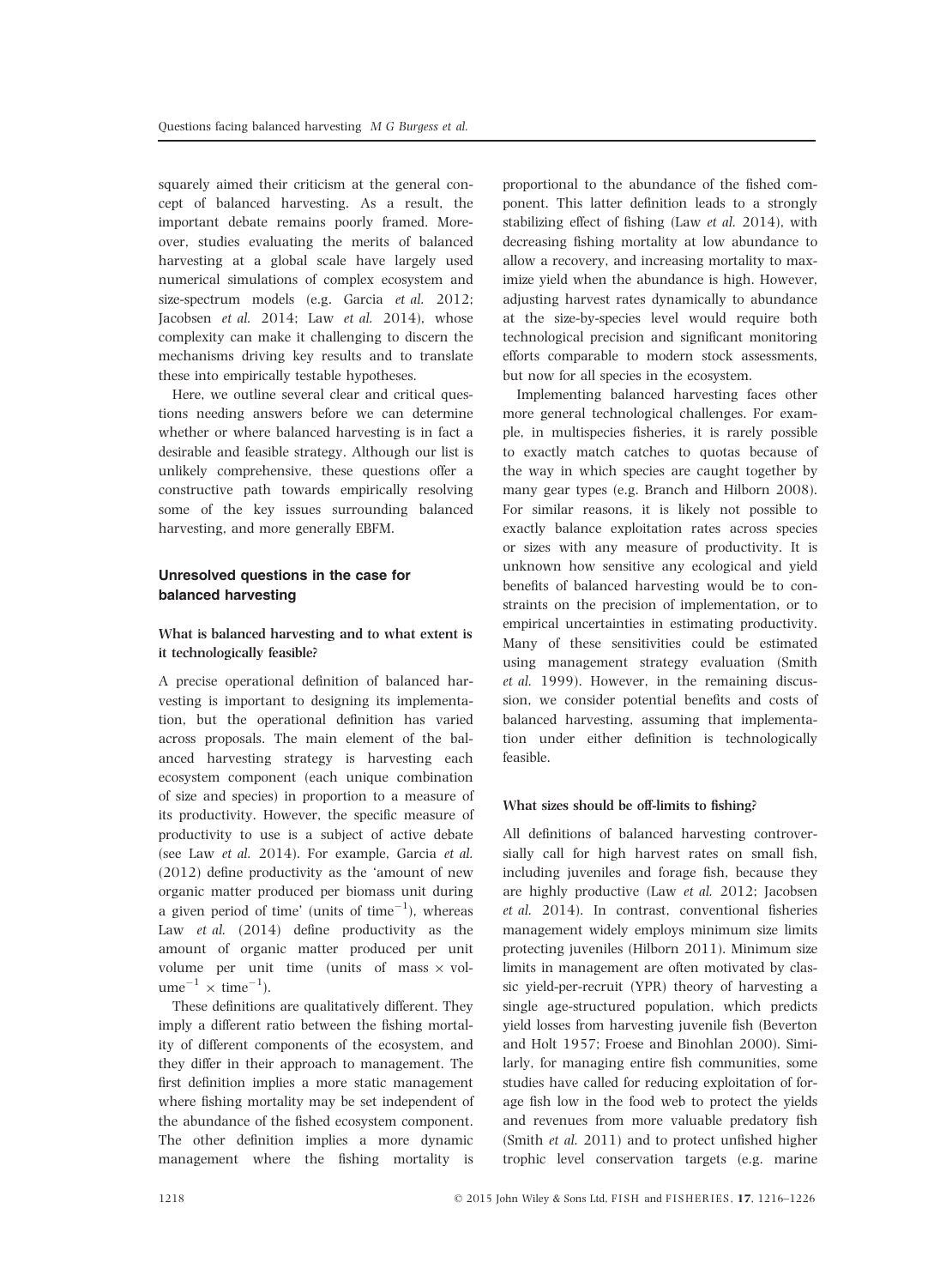mammals, penguins). Maximum size limits have been implemented or proposed in some fisheries to protect old 'mega-spawners' (e.g. Froese 2004) [also called 'big old fat fecund female fish' (BOFFFFs) (Hixon et al. 2014)] or guard against fishery-induced evolution (e.g. Conover and Munch 2002).

Less widely appreciated is the fact that recent studies proposing balanced harvesting actually also suggest a minimum size limit, at least for maximizing yields (Jacobsen et al. 2014; Law et al. 2014). Thus, the concept of balanced harvesting is not necessarily incompatible with minimum size limits, per se. Instead, the key conceptual difference between some balanced harvesting proposals (e.g. Law et al. 2014) and conventional fisheries theory seems to be how small this minimum size should be.

The logic underlying a minimum size limit is that harvesting a small fish provides little yield directly (because it is small), but comes at a high indirect yield cost, because that small fish could have grown into a larger fish, and eventually reproduced, or been eaten and converted into biomass of a larger fish (in an ecosystem), had it not been harvested. In single-species YPR theory, the yield-maximizing size limit – where somatic growth exactly balances natural mortality – is typically slightly larger than the size at first maturity (see Froese and Binohlan 2000 for review). For Atlantic cod (Gadus morhua, Gadidae), for example, size at first maturity is approximately 2.5 kg (Froese and Pauly 2013). In contrast, studies of balanced harvesting [on both single-species (Law et al. 2015) and ecosystems (Jacobsen et al. 2014; Law et al. 2014)] using size-spectrum models suggest an optimal minimum size limit for yield maximization of roughly 1 g (see Figure A1 in Jacobsen et al. 2014; Figure 1c,d in Law et al. 2014), which is small enough to be trivial in practice.

If fundamentally different models (e.g. YPR models vs. size-spectrum models) produce radically different recommended size limits, how do we empirically determine which recommendation is most appropriate? First, we can determine which differences in model assumptions are key drivers of the different predictions and test these against data. Second, we can look for directly empirically comparable or testable predictions in one or more of the models.

A key difference between the approaches is what they assume about the sources of natural mortality

rates. YPR theory assumes natural mortality is exogenous (constant in time and typically also over age/size groups). Therefore, catching large fish does not reduce the future natural mortality rates of smaller fish. By contrast, the size-spectrum models assume that a major component of the natural mortality rate of small fish is predation by larger fish, including conspecifics (Law et al. 2012, 2014; Jacobsen et al. 2014). Thus, the indirect yield costs of harvesting all but the very smallest fish are smaller in size-spectrum models than in YPR theory, because harvesting today reduces future predation on small size-classes, in addition to preventing future reproduction and growth. Predation, including cannibalism, is known to contribute to the natural mortality of juvenile fish (see Engelhard et al. 2014 for review), but the scope of studies is limited and future research could evaluate the importance of predation relative to other sources of natural mortality empirically. Sensitivity analyses adjusting the importance of predation to natural mortality in size-spectrum models could further illuminate their degree of importance to model predictions.

The importance of predation to the natural mortality of small fish assumed in size-spectrum models has interesting, empirically testable, consequences. For example, YPR models generally predict a peak in the cohort biomass for cod at >1 kg (see Froese and Binohlan 2000; Froese and Pauly 2013). In contrast, Law et al. (2014) predict a second, order of magnitude larger peak at 0.1 y age (<1 g size). More intriguingly, size-spectrum models often predict counterintuitive biomass relationships between predatory fish species and their prey because of predation by large prey individuals on juvenile predators (the concept of 'overcompensation'; see De Roos and Persson 2002). For example, Law et al. (2014) predict (see their Figure 3), under roughly realistic current knife-edge selectivity at 100 g for mackerel (Scomber scombrus, Scombridae) and 1 kg for Atlantic cod, that if cod fishing mortality,  $F_c$ , is fixed at  $F_c = 0.5 \text{ years}^{-1}$ and mackerel fishing mortality,  $F_m$ , is increased from  $\sim$  0.5 years<sup>-1</sup> to  $F_m = 6$  (a twelve-fold increase), cod biomass should increase by roughly a factor of five. For comparison, the mean fishing mortality  $(F_c)$  estimated among assessed Atlantic cod stocks in the RAM Legacy Database in 2008  $(n = 20)$  was 0.55 years<sup>-1</sup>, and the mean F among assessed forage fish in 2008 ( $n = 36$ ) was  $0.47$  years<sup>-1</sup> (Ricard *et al.* 2012). Predictions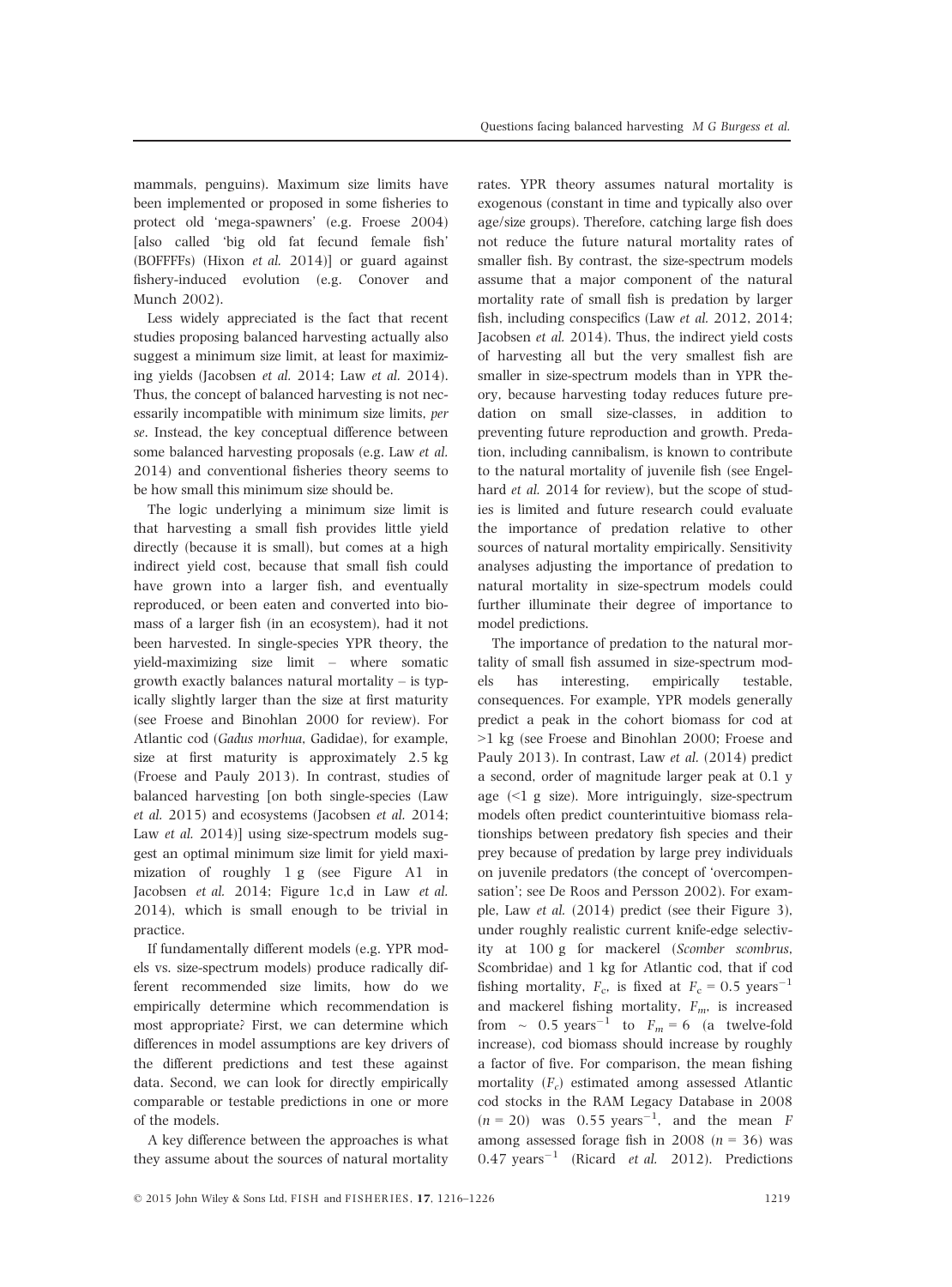from the above size-spectrum models imply that forage fish of currently harvested sizes have greater limiting effects through predation on juveniles than facilitating effects on predatory fish growth. The interaction between cod and mackerel, for example, is therefore more competitive than predatory. This hypothesis, if correct, would constitute a major paradigm shift in our understanding of marine food webs and merits a commensurate level of scrutiny.

#### What is the economic cost of balanced harvesting?

Balanced harvesting probably would incur significant economic costs relative to the status quo, at least at a global scale (Law et al. 2014; Zhou et al. 2014). There are three reasons for this: First and foremost, balanced harvesting calls for new and expanded harvest on species and sizes that are currently not targeted. Both the costs of developing technologies to be able to harvest fish in size ranges between 1 and 10 g and the costs of hauling the required quantities of these small fish are unknown, but they are likely to be substantial. The market potential for these types of products is not yet explored, but new fisheries that have been recently developed have been mostly low biomass and low revenue (Sethi et al. 2010), suggesting few remaining economic opportunities in unexploited species. Second, many of the small forage fish that make up most of the catch under balanced harvesting currently have a low market value (Andersen et al. 2015), although catches of some valuable low trophic invertebrates could increase, and future increases in demand for animal feeds (Tacon and Metian 2013) might buffer forage fish prices somewhat against the consequences of a supply glut. Third, increasing harvest rates on small and low trophic species could reduce yields of large-bodied, predatory species and individuals (e.g. Diekert et al. 2010; Smith et al. 2011), although some sizespectrum models have predicted the opposite (Houle et al. 2013; Law et al. 2014). Empirical, experimental (in the case of new technologies) and simulation-based research quantifying these economic costs at relevant scales is a critical prerequisite to implementation.

Some recent studies offer preliminary insights into the scale of the cost of maximizing yield globally under balanced harvesting. Garcia et al.'s (2012) analysis suggests that ecosystems generate nearly twice as much yield on average under

yield-maximizing balanced harvesting relative to yield-maximization under existing selectivity patterns, although other analyses (Jacobsen et al. 2014) have suggested a much smaller difference. Average prices under balanced harvesting are almost certain to be lower than under current selectivity, because balanced harvesting increases the overall fish supply (Garcia et al. 2012) and shifts production towards small fish of mostly lower value (Jacobsen et al. 2014). Thus, total revenues under balanced harvesting would be at most double revenues under maximum yield with current selectivity, but probably much less. The question is whether added costs would more than offset these overly generous revenue estimates.

Sumaila et al. (2012) estimate that rebuilding existing fisheries globally to achieve maximum sustainable yield would require halving current fishing effort, which would also halve equilibrium fishing costs. They estimate that the resulting equilibrium revenue stream would be just over double the resulting costs. Applying these estimates to a global balanced harvesting scenario, if revenues were to double from higher yields, breaking even would require aggregate costs to be at most quadruple the aggregate costs under rebuilding – double the current costs. The break-even cost threshold for global balanced harvesting is likely much lower in reality, because revenues are likely to be much less than double the revenues under rebuilding.

It is difficult to exactly predict how much global yield-maximizing balanced harvesting would cost compared to current global fishing costs, but one possible benchmark for comparison is global average harvest rate (biomass harvested  $\times$  total bio $mass^{-1} \times time^{-1}$ ). In a single-species fishery, for example, costs are proportional to average harvest rate if catchability and costs per-unit-effort are constant. Zhou et al. (2014) estimate that the sustainable ecosystem-wide harvest rate under balanced harvesting is at least twice the current rate (see their Figure 1). Thus, if fishing costs scale with average harvest rate, yield-maximizing balanced harvesting would almost certainly fail to break even on its costs.

Of course, there are a number of reasons fishing costs might not scale with average harvest rate at a global ecosystem scale. For example, marginal costs of the average harvest rate might diminish if there were economies of scale in fishing effort, or if balanced harvesting were achieved primarily by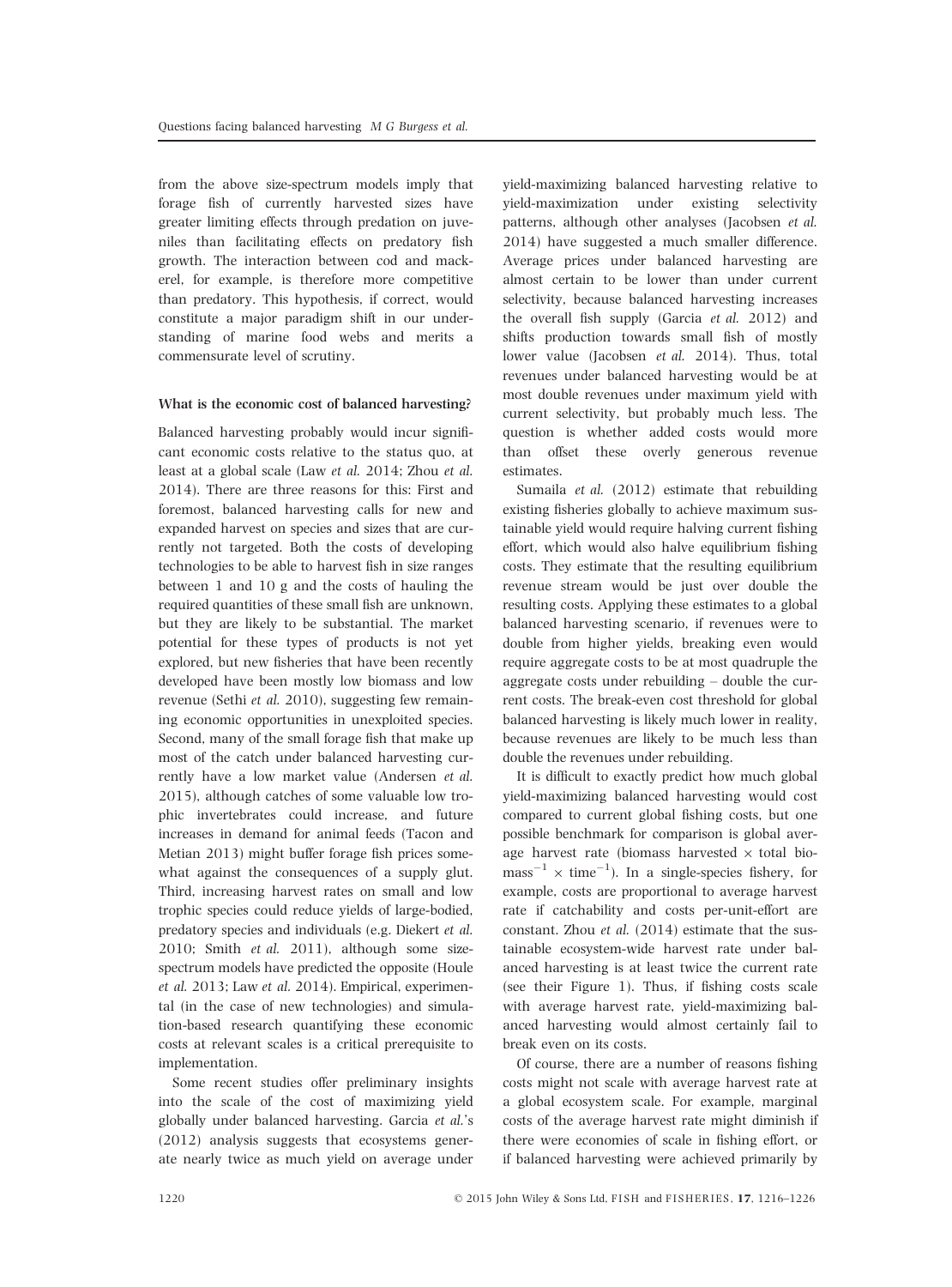making fishing gears less selective. However, because much of the new mortality under balanced harvesting would be directed at sizes and species we are currently technologically ill-equipped to fish, it is also possible that the marginal costs of the average harvest rate would be higher under balanced harvesting. Much work needs to be carried out to resolve the economic costs of global balanced harvesting, but it is a non-negligible possibility that it could result in negative aggregate economic returns to fishing. This possibility merits careful further study.

# What are the ecological benefits of balanced harvesting?

Balanced harvesting is posited to offer the following ecological benefits: (i) preservation of the pre-harvest ecosystem size and trophic structure (Garcia et al. 2012), (ii) decreased rates of fishery-induced evolution (Law et al. 2015) and (iii) increased resilience (Law et al. 2014, 2015). There is some empirical evidence for the first hypothesis (e.g. Kolding and van Zwieten 2014), but support for the latter two benefits remains theoretical. With respect to evolution changes, in so far as balanced harvesting reduces fishing pressure, it will likely also reduce the effects of fishing induced evolution (Andersen and Brander 2009). The logic for balanced harvesting increasing resilience is twofold. First, there is evidence that a truncated age-structure in harvested fish populations is destabilizing (Anderson et al. 2008). By distributing harvesting pressure over (almost) the entire age-spectrum, balanced harvesting could reduce some of the instability associated with fishing (Law et al. 2015). Second, an adaptive form of balanced harvesting, whereby harvests rates on particular sizes and species change as their productivities change, would act as a stabilizing force on populations, ecosystems and fisheries on its own (Law et al. 2014).

Although the benefits of maintaining the unfished size and trophic structure of an ecosystem could be significant, balanced harvesting reduces the biomass of all ecosystem components, which could have a significant ecological cost depending on the severity of the reduction. For example, Kolding and van Zwieten (2014) found that balanced harvesting in Lake Kariba, Zimbabwe did indeed preserve the ecosystem size-structure, but implied a depletion of roughly 80% of total ecosystem biomass (see their Figure 7). Balanced harvesting in other systems may not deplete the community biomass quite so severely, but the question of the relative importance of the ecosystem benefits from maintaining size-structure of an ecosystem vs. the benefits from maintaining higher species- or community-level biomass merits much greater attention. One of the likely sources of trade-offs might be the role of major components of system biomass in carbon storage. In terrestrial communities, forest biomass plays a key role in carbon storage, as well as habitat construction (Díaz et al. 2005). Emerging evidence from oceans suggests that deep-sea fish biomass can play a similar key role in sequestering carbon from shallow waters into the deep ocean (Trueman et al. 2014).

# Is balanced harvesting efficient with respect to the environment-economy trade-off?

If the status quo outperforms balanced harvesting in economic terms, but balanced harvesting outperforms the status quo ecologically, we need to weigh economic and ecological objectives to arrive at an evaluation of the overall desirability of balanced harvesting as a fishing strategy. Agreeing upon subjective weights for economic and ecological objectives can be very difficult in practice, and the answer is likely to vary greatly among communities.

However, an equally important and likely easier question to answer is whether balanced harvesting is Pareto efficient with respect to the environmenteconomy trade-off (Fig. 1). Balanced harvesting is Pareto efficient if and only if there is no alternate strategy that outperforms balanced harvesting both economically and ecologically (see Polasky et al. 2008 for an analogous discussion of land use trade-offs). If such a strategy exists, then we would conclude that balanced harvesting is not a good strategy, at least with respect to these objectives (economic gains and environmental protection).

One strategy that is worth comparing balanced harvesting to at a global scale is not fishing at all. Not fishing seems likely to be the best possible strategy ecologically, at least from a preservationist viewpoint, if not also with respect to biodiversity and many measures of ecosystem function (e.g. carbon storage). Thus, if balanced harvesting cannot outperform not fishing economically, then it is clearly inefficient, regardless of how ecological and economic objectives are weighted (Fig. 1). For reasons discussed above, we hypothesize that balanced harvesting might indeed be worse economically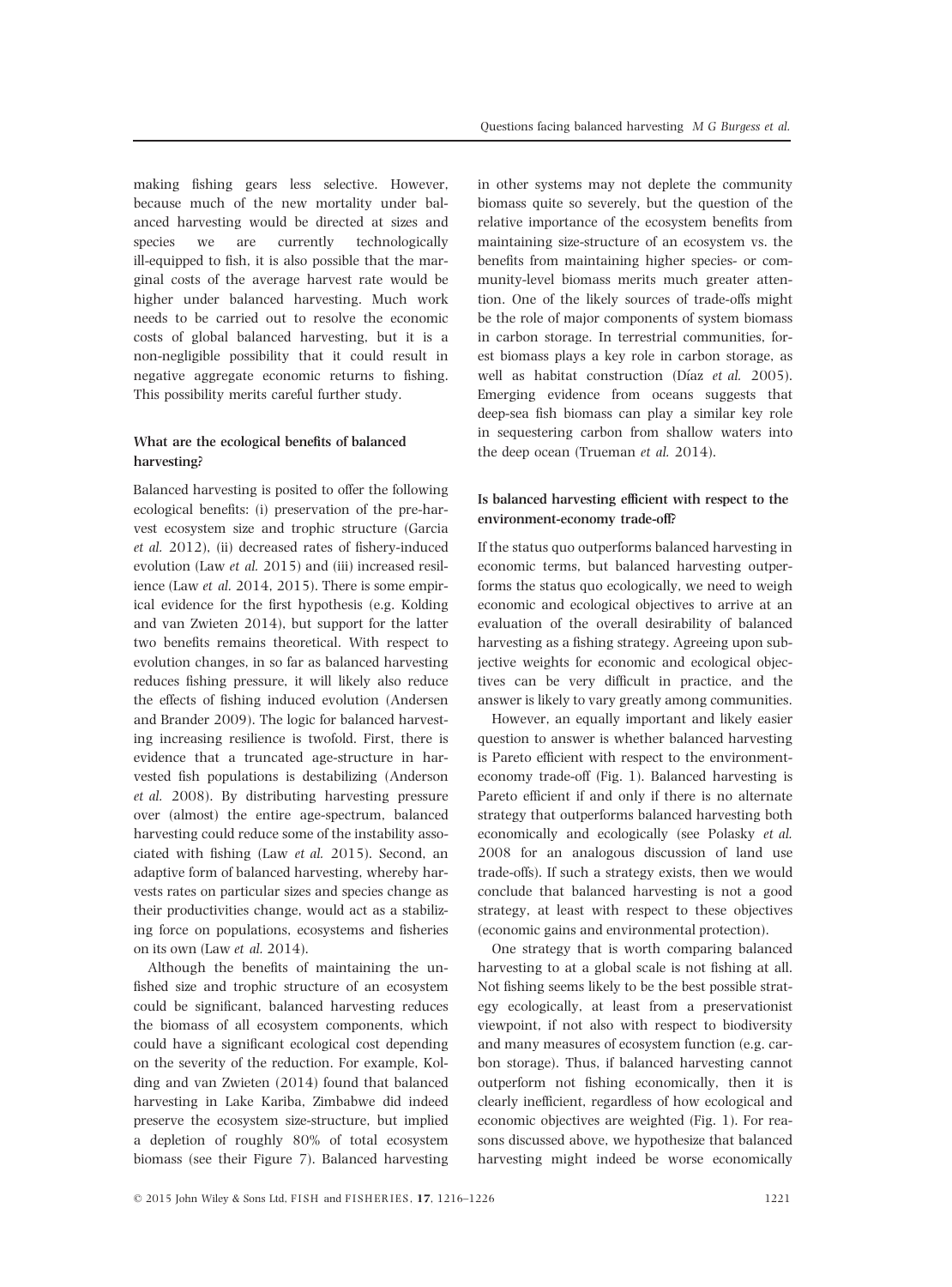

Figure 1 Is balanced harvesting efficient? Even without defined relative weights for ecological and economic fishery objectives, we can rule out strategies that produce inefficient outcomes. A fishery outcome is efficient with respect to the economy and the ecosystem if no other achievable outcome exists that performs at least as well on both dimensions, and better on at least one dimension. In the above diagram, the thick dashed line represents the efficiency frontier – the set of achievable outcomes that are efficient. Point A is efficient, for example, while point B is not, because all outcomes in the shaded region are achievable and better than point B on both dimensions. Assuming that no fishing (hatched) is the best ecological strategy, it is efficient, even though it produces no economic benefits. Our concern is that balanced harvesting (denoted 'BH') may provide negative economic benefits, and thus be inefficient – outperformed by no fishing both ecologically and economically (as illustrated).

than not fishing at all at a global scale and in some systems (e.g. the high seas), although perhaps not in some small-scale fisheries (e.g. Kolding et al. 2014). This hypothesis could be tested by future simulation studies informed by economic and ecological data. It is worth noting that the status quo is surely not efficient either by similar logic: Sumaila et al. (2012) estimate that current returns to global fishing are cumulatively negative. However, unlike balanced harvesting (or any other fishery management proposal), the desirability of status quo has already been widely rejected by fisheries scholars, often for precisely this reason.

# What does balanced harvesting offer global food security?

Food security, specifically meeting a rising demand for protein, has been a cornerstone of the rationale for balanced harvesting (e.g. Zhou et al. 2014). The premise is that the extra protein produced through yield gains from balanced harvesting would help to meet the rapidly rising global protein demand (Garcia et al. 2012; Zhou et al. 2014). As demand for animal protein is projected to roughly double by 2050 (Alexandratos and Bruinsma 2012), increasing fisheries yields in ways that limit or even reduce environmental costs relative to expanded meat production on land could have significant benefits.

However, these increases in global protein demand will be largely driven by increasing percapita demands associated with increasing wealth, coupled with preferences for protein-rich diets, rather than meeting the basic nutritional needs of a growing population (Fig. 2) (Tilman et al. 2011; Tilman and Clark 2014). Because much of the extra yield offered by balanced harvesting would come from sizes and species not currently consumed (Jacobsen *et al.* 2014), the degree to which it would meet a preference-driven demand increase is unclear. High substitutability between species and sizes seems to exist in some communities, particularly in developing countries (e.g. Kolding et al. 2014), where fish are also important sources of micronutrients (Béné et al. 2015). However, powerful counterexamples also exist. For example, Peru's Direct Human Consumption programme has faced significant challenges because of weak demand for anchovy consumption resulting from cultural dietary habits, despite widespread malnutrition (Fréon et al. 2014).

As the growth in animal protein demand with growing wealth will occur in developing countries whose dietary protein is generally more fish-oriented than many of today's largest meat consumers (Tilman and Clark 2014), balanced harvesting may indeed contribute to meeting rising protein demands. Under the best-case scenario, reforming fisheries using single-species approaches is projected to increase fisheries yields by only a few 10s of percent (Costello et al. 2012). If yields from balanced harvesting could significantly enhance this potential growth, fisheries could play a far larger role in the future, particularly if different sources of fish were substitutable.

One intriguing option for using some of the increased yields for species and sizes with little current demand is increasing feed availability for aquaculture. However, the extent to which this would reduce the environmental costs of meeting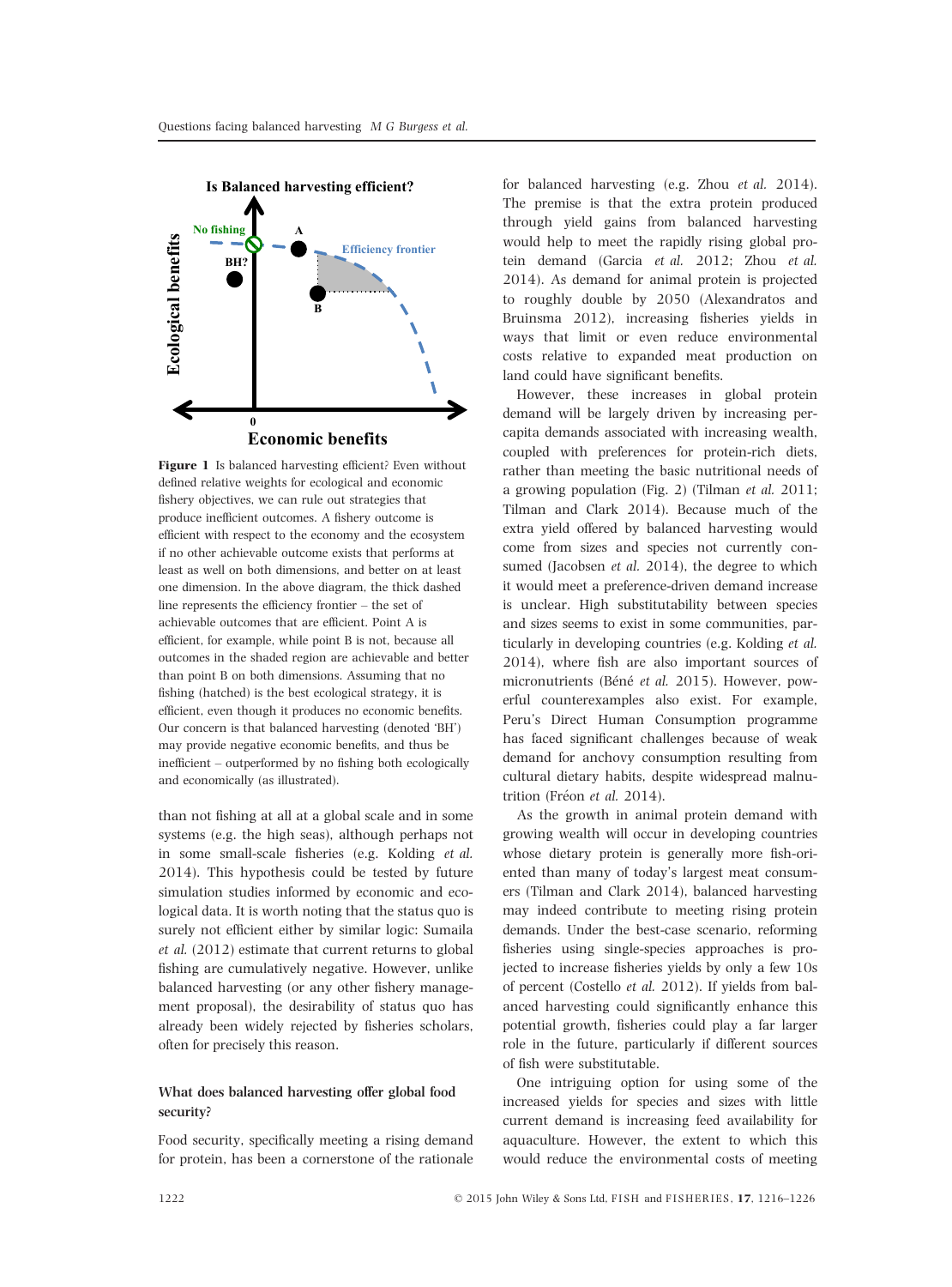

Figure 2 What can balanced harvesting contribute to global food security? Balanced harvesting creates additional animal protein in the face of rapidly rising global demand, but significantly changes the composition of fish available for consumption. Because historical and projected global demands for animal protein have been driven largely by changing consumption patterns associated with wealth, rather than population growth and nutritional needs, the contribution of balanced harvesting to food security may hinge on whether high substitutability exists between fish products. Panel (a) shows past trends (circles) in meat and seafood consumption from 100 of the world's most populous countries and projections of 2050 consumption under: projected population growth and income-dependent diet trends (circle and adjoining dashed line); projected population growth with 2009 diets (square and adjoining dashed line); and past (1961–2009) and projected (2050) population growth with 1961 diets (triangles and adjoining dashed line). Panel (b) shows projected changes in meat and seafood consumption in these countries under: projected population growth and income-dependent diet trends (solid); projected population growth with 2009 diets (hatched). All trends and projections shown are calculated using data deposited and methods described in Tilman and Clark (2014).

future protein demands would depend strongly on the additional effort costs of balanced harvesting, as fuel costs make up a substantial fraction of the greenhouse gas (GHG) costs of wild-caught fish (Tilman and Clark 2014). Due to the high economic and GHG cost of balanced harvesting in distant waters, and the preference-driven nature of global food demands, we suspect that the food security case for balanced harvesting may be

stronger at local scales than at a global scale, but more research is needed to resolve this further.

# **Conclusions**

Balanced harvesting challenges the established view in fisheries sciences. It proposes to advance the goals of EBFM by radically altering the selection pattern, harvesting all species and sizes in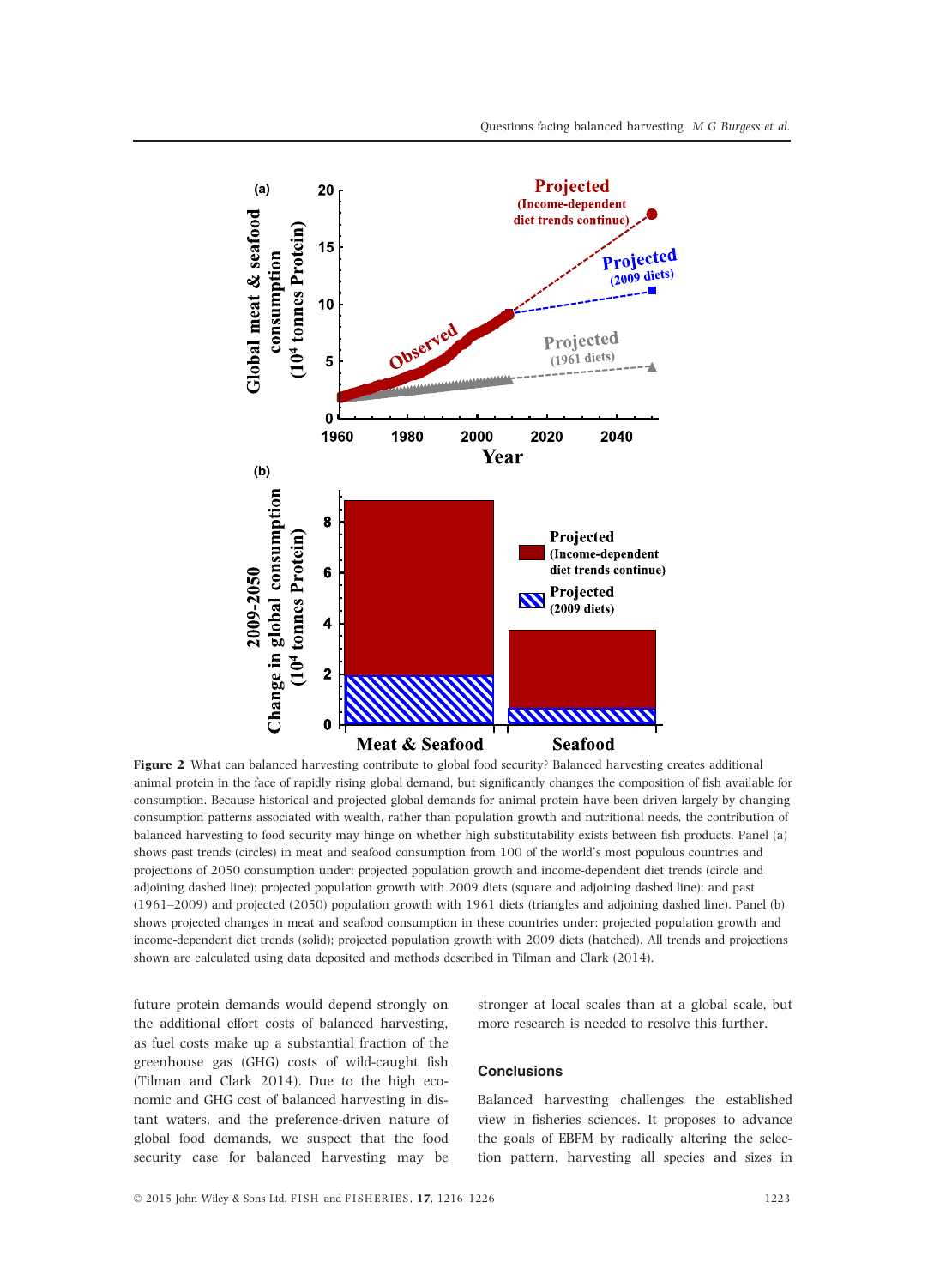proportion to their productivity. Paradigm-challenging but specific proposals such as this are important steps towards EBFM, but implementation steps towards balanced harvesting are still premature until several key questions are addressed. First, we must clearly define balanced harvesting both conceptually and in practice. Second, we must answer some important questions to evaluate the conceptual case for balanced harvesting: What sizes should be fished to maximize yields? How realistic are assumptions in size-spectrum models, which suggest trivial size limits, and seemingly predict net competitive relationships between some marine predator species and their prey? What are the costs of harvesting currently unexploited species and sizes, and how do they compare to the gains or losses in terms of yield or revenue? What are the ecological benefits of balanced harvesting and how do we value these? Are there other EBFM strategies that outperform balanced harvesting both ecologically and economically? How large are the potential yield gains from balanced harvesting and what can they contribute to meeting global protein demands?

If a clear case for balanced harvesting emerges from answering these questions, we must evaluate the robustness of projected benefits to likely technological limitations on implementation. If balanced harvesting is determined to be costly but worthwhile, we must determine who pays the cost.

If balanced harvesting is not desirable or feasible at particular scales or locations, could it still be beneficially implemented only partially in some places and not at all in others? For example, it seems likely that the case for global balanced harvesting is weak, but perhaps cases exist for local balanced harvesting in parts of the developing world (e.g. Kolding and van Zwieten 2014). This possibility merits further consideration. The mechanics and ecological merits (if there are any) of partial implementation of balanced harvesting (e.g. harvesting some but not all currently unfished species or sizes in an ecosystem), in the light of surely common technological, economic, social or institutional constraints on full implementation, also merit careful consideration and evaluation.

In general, greater consensus on terms of reference for EBFM is needed, building on recent progress (e.g. Link and Browman 2014; Plaganyi et al. 2014). The intersecting complexities of the economic, social and ecological objectives of EBFM,

and of the social-ecological systems of fisheries themselves, make this understandably challenging. In such a complicated undertaking, the precautionary 'first, do no harm' principle would seem to apply as a basic threshold for evaluating all strategies (Pikitch et al. 2004). Balanced harvesting has not yet been shown to pass this test, but is nonetheless an interesting and innovative EBFM strategy that merits the due diligence.

#### Acknowledgements

We thank Tony Pitcher and three anonymous reviewers for helpful comments on an earlier draft of the manuscript; and M.C. for assistance with food demand data. M.G.B. and S.D.G. acknowledge the Waitt Foundation for funding. F.K.D. gratefully acknowledges funding from NorMER, a Nordic Centre of Excellence for Research on Marine Ecosystems and Resources under Climate Change. K.H.A. and N.S.J. are funded by Centre for Ocean Life: A VKR centre of excellence funded by the Villum Foundation.

#### Conflict of interests

The authors declare no conflict of interests.

#### **References**

- Alexandratos, N. and Bruinsma, J. (2012) World agriculture towards 2030/2050: the 2012 revision. ESA Working paper No. 12-03. Rome, FAO. Available at: <http://www.fao.org/docrep/016/ap106e/ap106e.pdf> (accessed 9 January 2015).
- Andersen, K.H. and Brander, K. (2009) Expected rate of fisheries-induced evolution is slow. Proceedings of the National Academy of Sciences of the United States of America 106, 11657–11660.
- Andersen, K.H., Brander, K. and Ravn-Jonsen, L. (2015) Trade-offs between objectives for ecosystem management of fisheries. Ecological Applications. doi:[10.1890/](http://dx.doi.org/10.1890/14-1209.1) [14-1209.1](http://dx.doi.org/10.1890/14-1209.1)
- Anderson, C.N.K., Hsieh, C.-H., Sandin, S.A. et al. (2008) Why fishing magnifies fluctuations in fish Abundance. Nature 452, 835–839.
- Beddington, J.R., Agnew, D.J. and Clark, C.W. (2007) Current problems in the management of marine fisheries. Science 316, 1713–1716.
- Béné, C., Barange, M., Subasinghe, R. et al. (2015) Feeding 9 billion by 2050 – Putting fish back on the menu. Food Security 7, 261–274.
- Beverton, R.J. and Holt, S.J. (1957) On the Dynamics of Exploited Fish Populations. HMSO, London, UK.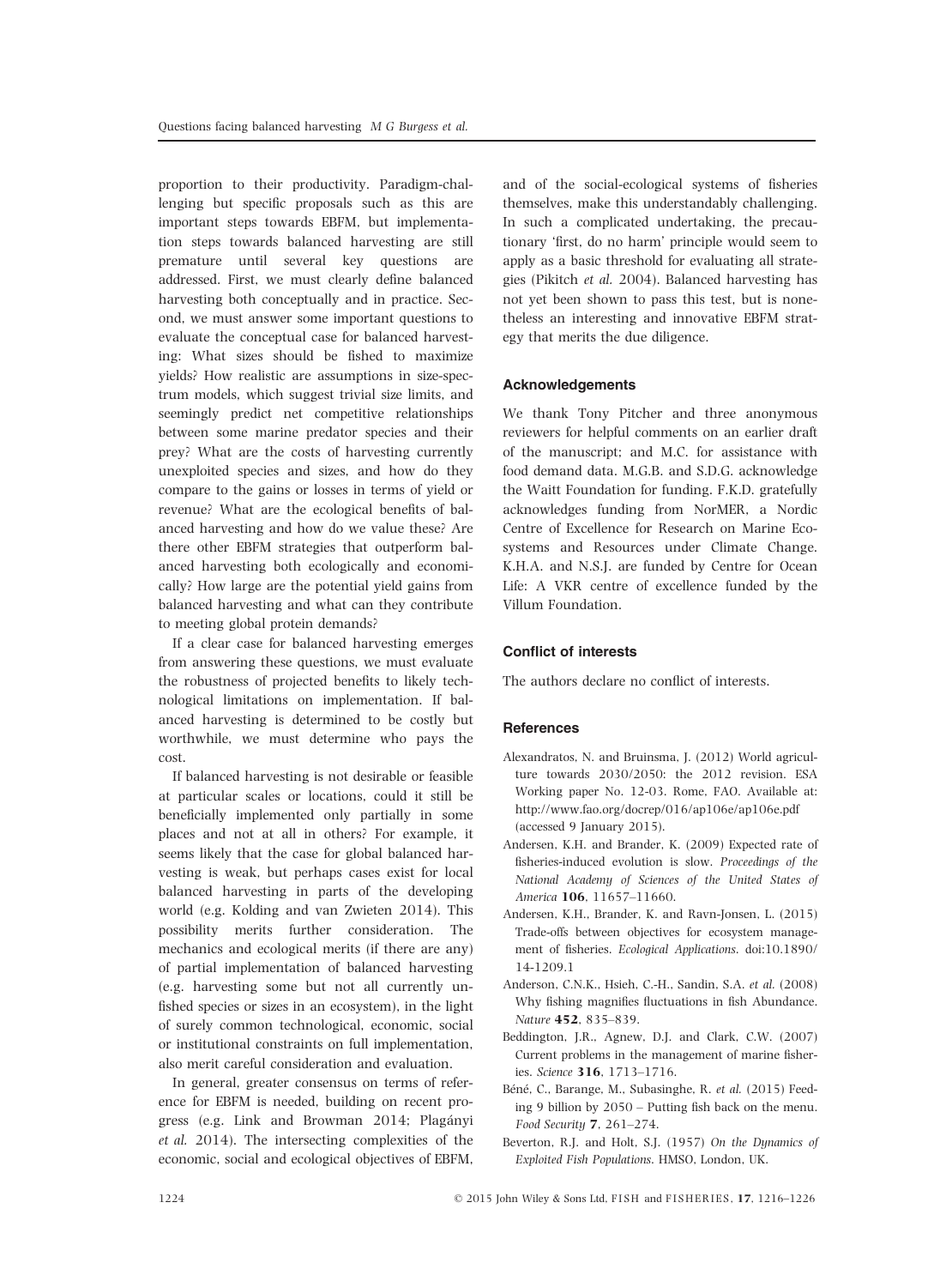- Borrell, B. (2013) A big fight over little fish. Nature 493, 597–598.
- Branch, T.L. and Hilborn, R. (2008) Matching catches to quotas in a multispecies trawl fishery: targeting and avoidance behavior under individual transferable quotas. Canadian Journal of Fisheries and Aquatic Sciences 65, 1435–1446.
- Chan, K.M.A., Satterfield, T. and Goldstein, J. (2012) Rethinking ecosystem services to better address and navigate cultural values. Ecological Economics 74, 8–18.
- Conover, D.O. and Munch, S.B. (2002) Sustaining fisheries yields over evolutionary time scales. Science 297, 94–96.
- Costello, C., Ovando, D., Hilborn, R., Gaines, S.D., Deschenes, O. and Lester, S.E. (2012) Status and solutions for the world's unassessed fisheries. Science 338, 517– 520.
- De Roos, A.M. and Persson, L. (2002) Size-dependent life-history traits promote catastrophic collapses of top predators. Proceedings of the National Academy of Sciences of the United States of America 99, 12907–12912.
- Díaz, S., Tilman, D., Fargione, J. et al. (2005) Biodiversity regulation of ecosystem services. In: Ecosystems and Human Well-Being: Current State and Trends, Volume I: Findings of the Condition and Trends Working Group (eds R.M. Hassan, R. Scholes and N. Ash). Millennium Ecosystem Assessment, Island Press, Washington, DC, pp. 297–329.
- Diekert, F.K., Hjermann, D.Ø., Nævdal, E. and Stenseth, N.C. (2010) Spare the young fish: optimal harvesting policies for North-East Arctic cod. Environmental and Resource Economics 47, 455–475.
- Engelhard, G.H., Peck, M.A., Rindorf, A. et al. (2014) Forage fish, their fisheries, and their predators: who drives whom? ICES Journal of Marine Science 71, 90–104.
- Francis, T.B., Harvey, C.J. and Levin, P.S. (2011) The perils and promise of futures analysis in marine ecosystem-based management. Marine Policy 35, 675–681.
- Fréon, P., Sueiro, J.C., Iriarte, F. et al. (2014) Harvesting for food versus feed: a review of Peru's fisheries in a global context. Reviews in Fish Biology and Fisheries 24, 381–398.
- Froese, R. (2004) Keep it simple: three indicators to deal with overfishing. Fish and Fisheries 5, 86–91.
- Froese, R. and Binohlan, C. (2000) Empirical relationships to estimate asymptotic length, length at first maturity and length at maximum yield per recruit in fishes, with a simple method to evaluate length frequency data. Journal of Fish Biology 56, 758–773.
- Froese, R. and Pauly, D. (2013) FishBase. Available at: <http://www.fishbase.org> (accessed 18 November 2014).
- Garcia, S.M., Kolding, J., Rice, J. et al. (2012) Reconsidering the consequences of selective fisheries. Science 335, 1045–1047.
- Hilborn, R. (2011) Future directions in ecosystem based fisheries management: a personal perspective. Fisheries Research 108, 235–239.
- Hixon, M.A., Johnson, D.W. and Sogard, S.M. (2014) BOFFFFs: on the importance of conserving old-growth age structure in fishery populations. ICES Journal of Marine Science 71, 2171–2185.
- Houle, J.E., Andersen, K.H., Farnsworth, K.D. and Reid, D.G. (2013) Emerging asymmetric interactions between forage and predator fisheries impose management trade-offs. Journal of Fish Biology 83, 890– 904.
- Jacobsen, N.S., Gislason, H. and Andersen, K.H. (2014) The consequences of balanced harvesting of fish communities. Proceedings of the Royal Society B 281, 20132701.
- Jennings, S. and Rice, J. (2011) Towards an ecosystem approach to fisheries in Europe: a perspective on existing progress and future directions. Fish and Fisheries 12, 125–137.
- Kolding, J. and van Zwieten, P. (2014) Sustainable fishing of inland waters. Journal of Limnology 73(Suppl. 1), 138–148.
- Kolding, J., Béné, C. and Bavinck, M. (2014) Chapter 22. Small-scale fisheries - importance, vulnerability, and deficient knowledge. In: Governance for Marine Fisheries and Biodiversity Conservation. Interaction and Coevolution (eds S. Garcia, J. Rice and A. Charles). Wiley-Blackwell, Chichester, Sussex, UK, pp. 317– 331.
- Law, R., Plank, M.J. and Kolding, J. (2012) On balanced exploitation of marine ecosystems: results from dynamic size spectra. ICES Journal of Marine Science 69, 602–614.
- Law, R., Plank, M.J. and Kolding, J. (2014) Balanced exploitation and coexistence of interacting, size-structured, fish species. Fish and Fisheries 17, 281–302.
- Law, R., Kolding, J. and Plank, M.J. (2015) Squaring the circle: reconciling fishing and conservation of aquatic ecosystems. Fish and Fisheries 16, 160–174.
- Link, J.S. and Browman, H.I. (2014) Integrating what? Levels of marine ecosystem-based assessment and management. ICES Journal of Marine Science 71, 1170–1173.
- Link, J.S., Bundy, A., Overholtz, W.J. et al. (2011) Ecosystem-based fisheries management in the Northwest Atlantic. Fish and Fisheries 12, 152–170.
- Micheli, F., De Leo, G., Butner, C., Martone, R.G. and Shester, G. (2014) A risk-based framework for assessing the cumulative impact of multiple fisheries. Biological Conservation 176, 224–235.
- Pikitch, E., Santora, E.A., Babcock, A. et al. (2004) Ecosystem-based fishery management. Science 305, 346– 347.
- Plagányi, É.E., Punt, A.E., Hillary, R. et al. (2014) Multispecies fisheries management and conservation: tacti-